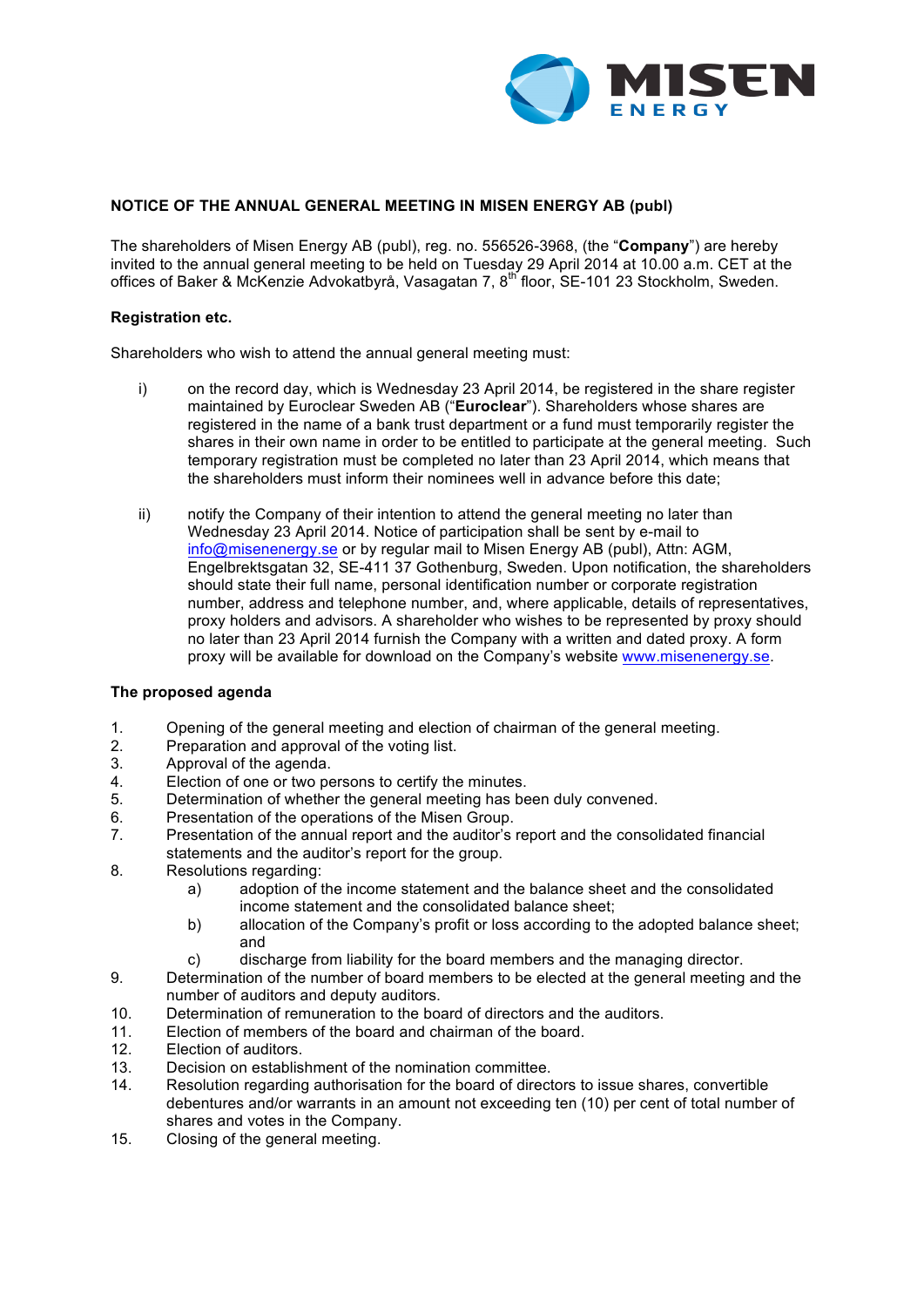

### **Proposal for resolutions**

### **Proposals from the Nominating Committee (items 1 and 9-13)**

The three largest shareholders jointly representing 79.04 per cent of the votes in the Company have appointed a committee (the "**Nominating Committee**") to prepare and propose decisions to the annual general meeting on electoral and remuneration issues (normally, a responsibility of a formal nomination committee). The Nominating Committee for the annual general meeting 2014 consisted of Tore Sandvold, chairman of the board, Dimitrios Dimitriadis, representing Nellston Holdings Limited, Sergiy Petukhov, representing Norchamo Limited, and Sergiy Probylov, representing Blankbank Investments Limited.

The Nominating Committee proposes that the following resolutions are taken by the annual general meeting:

**Chairman of the annual general meeting:** Carl Svernlöv, attorney-at-law, shall be appointed chairman of the annual general meeting.

### **Number of board members/determination of remuneration to the board of directors/election of members of the board and chairman of the board:**

Proposed number of the board members and proposed members of the board and their remuneration will be presented at the annual general meeting at the latest.

**Number of auditors and deputy auditors:** The number of auditors (audit firm) shall be one (1). No deputy auditors shall be appointed.

**Determination of remuneration to the auditors:** The auditors shall be paid in accordance with approved invoice.

**Election of auditors:** PricewaterhouseCoopers AB shall be re-appointed as company auditor for the period until the end of the next annual general meeting. Johan Palmgren will be the responsible auditor.

**Establishment of the nomination committee:** A nomination committee shall be established for the annual general meeting 2015 comprising Tore Sandvold, chairman of the board, Dimitrios Dimitriadis, representing Nellston Holdings Limited, Sergiy Petukhov, representing Norchamo Limited, and Sergiy Probylov, representing Blankbank Investments Limited. Sergiy Probylov shall be chairman of the nomination committee. The term of the nomination committee shall run until a new nomination committee has been established.

It is further proposed that the annual general meeting adopts guidelines for the nomination committee.

### **Resolution regarding allocation of the Company's profit or loss according to the adopted balance sheet (item 8(b))**

The board of directors proposes that all funds available to the Company shall be carried forward.

## **Resolution regarding authorisation for the board of directors to issue shares, convertible debentures and/or warrants in the total amount not exceeding ten (10) per cent of total number of shares and votes in the Company (item 14)**

The board of directors proposes that the annual general meeting resolves to authorise the board of directors during the period up until the next annual general meeting to, on one or more occasions, resolve to issue shares, convertible debentures and/or warrants, with or without preferential rights for the shareholders, in the amount not exceeding ten (10) per cent of the total number of shares and votes in the Company, to be paid in cash, in kind and/or by way of set-off. The share issue price shall be as close as possible in relation to the current market value with deduction of the discount necessary to attract interest for subscription of shares.